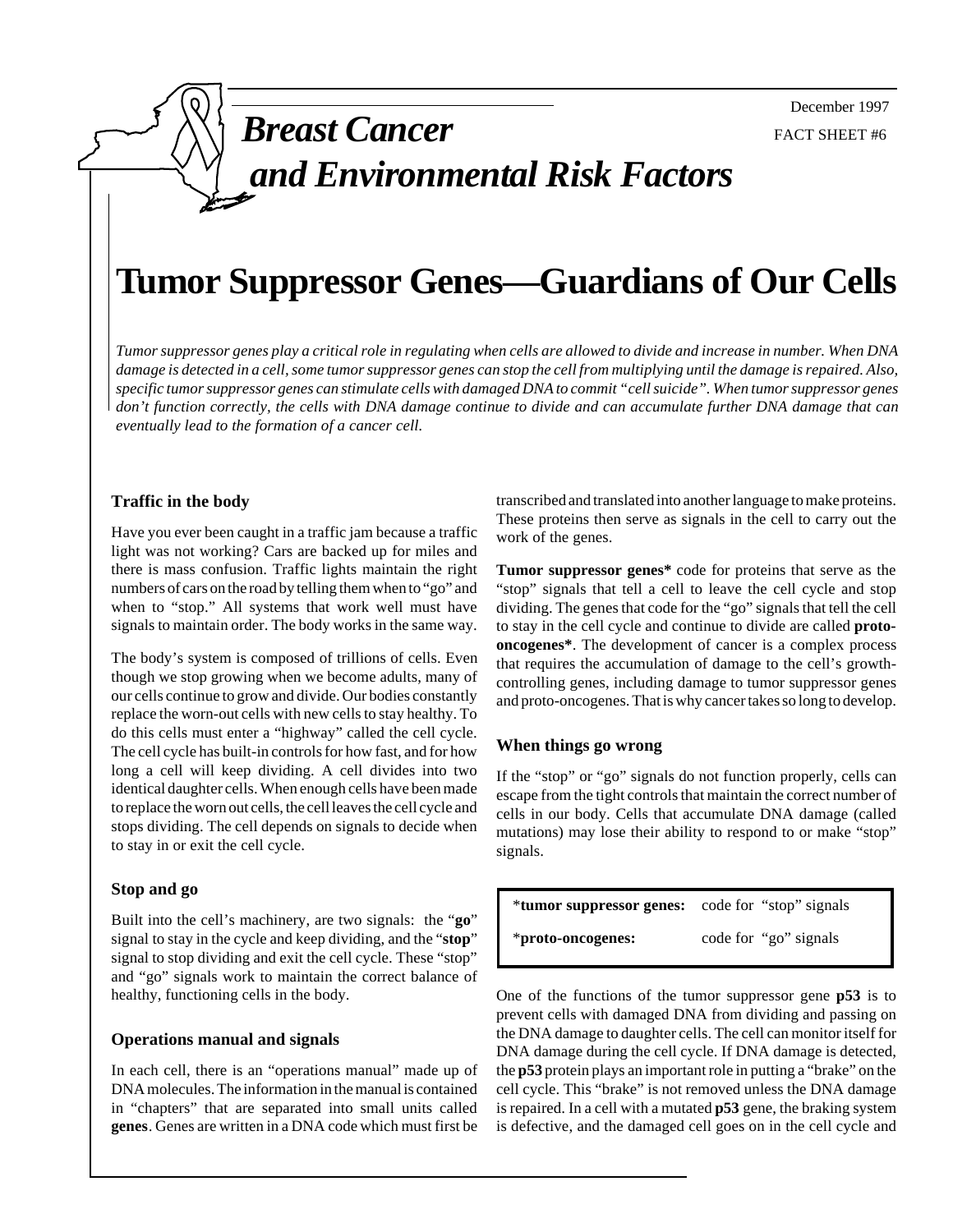divides. A defective **p53** gene deprives the cells of crucial signals that normally put the "brakes" on inappropriate cell division and tumor development.

In cancer cells, mutations to DNA can also convert protooncogenes to oncogenes. Oncogenes are like an accelerator pedal on a car. They continuously send "go" signals that tell the cell to stay in the cell cycle and keep on dividing.

#### **Tumor suppressor genes and cell suicide**

Our cells have a very efficient repair system for most kinds of DNA damage. However, a small percentage of the time, the damage is not repaired. Another important function of the **p53** protein is to instruct a cell with DNA damage to commit suicide. Cell suicide is a sacrifice that must be made to protect the overall health of the body. Without it, the damaged cells would continue to divide and pass on the defects to daughter cells. More importantly, these damaged cells would continue to accumulate additional mutations that could allow the cell to escape from normal controls, eventually leading to the formation of a tumor.

Cell suicide is also important because it can signal cancer cells to die before they can develop into a life-threatening tumor. You can think of a tumor suppressor gene as an emergency "off" switch. The tumor suppressor gene can prevent a cell with an oncogene from dividing and passing damaged DNA on to other cells. If a tumor suppressor gene is inactivated, or damaged in some way, it can no longer provide this control over abnormal cell division.

#### **Mutations in tumor suppressor genes**

How does a cell escape the "stop" signals given by the tumor suppressor gene? One way is to damage the tumor suppressor gene so it can no longer function properly. As mentioned before, tumor suppressor genes are written in a DNA code that must be transcribed and translated to make the protein signal. Mutations to the DNA code can turn off a tumor suppressor gene or disrupt the signal. Here is an illustration of how damage to the DNA code of a tumor suppressor gene can lead to a mutation that makes no sense to the cell.

By changing the DNA code of a tumor suppressor gene, the cell can no longer make a tumor suppressor signal the cell recognizes. By omitting one letter in the DNA code,

the mutated DNA message makes no sense to the cell. In response, the cell may not be able to make the tumor suppressor protein. Other types of mutations can result in the cell producing a defective tumor suppressor protein that can no longer convey the "stop" signal. Since the rest of the cell's machinery is still intact, the cell can carry on with the other activities needed for survival.

| The DNA code is read like the sentence:                                                   | Stop dividing now." |
|-------------------------------------------------------------------------------------------|---------------------|
| If one letter is removed from the sentence,<br>it no longer makes sense.                  | Stop diiding now."  |
| Similarly, if we cut the sentence off too.<br>early, it does not convey the same message. | "Sto."              |

#### **Why don't some forms of cancer therapy work?**

The nature of mutated **p53** tumor suppressor genes helps to illustrate why traditional forms of cancer treatment, such as radiation, are not always successful in treating cancer. These treatments rely on damaging the cancerous cells more than the normal cells, so that the cancer cells will commit "cell suicide."

This would normally work, since the DNA damage would be detected by the cell, and the **p53** proteins would stimulate the cancer cell to commit suicide. However, a cell with a mutated or deleted **p53** gene cannot make the "cell suicide" signal. As a result, the treatment will not work effectively.

### **Why are some people more at risk for developing cancer?**

A cell usually needs to accumulate mutations in both tumor suppressor genes and proto-oncogenes to become a cancer cell. This abnormal cell has a great growth advantage. It is stuck in the cell cycle with no brakes (defective tumor suppressor genes lacks "stop" signals) and full acceleration (oncogenes send "go" signals). The abnormal cell multiplies out of control, passing on mutations to daughter cells. When the resulting breast tumor reaches a critical size, additional mutations can allow the cancer cells to shed from the breast tumor, travel through the blood or lymph, and invade healthy vital organs such as the liver, lung, or kidney to form "metastatic" tumors. For many types of cancer, this process can take a long time. That is why cancer occurs more often as we get older.

If a mutated tumor suppressor gene is already present in the sperm of the father or egg of the mother, this genetic damage can be passed on to their children. The good news is that each cell has two

FACT SHEET #6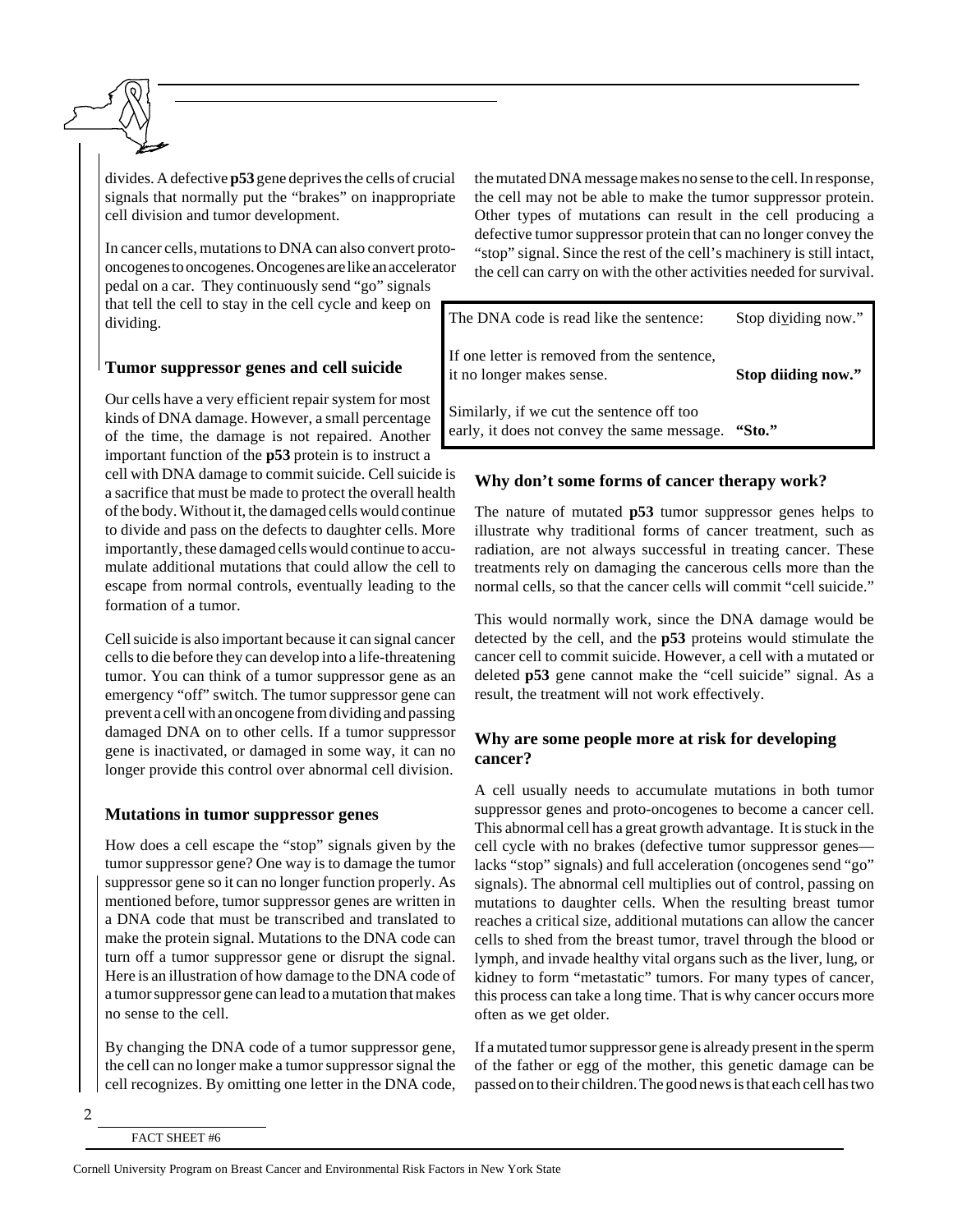copies of the DNA "operations manual." If a child inherits a mutated tumor suppressor gene from one of their parents, the copy of tumor suppressor gene from the other manual is used. But, if the second copy of the tumor suppressor gene becomes damaged, it can no longer help protect the cell from becoming cancerous. This is called the "2-hit" model because it requires two mutations to inactivate the tumor suppressor gene. Since individuals who inherit a mutated tumor suppressor gene are born with one less working "stop" signal, they are at higher risk of developing cancer at an earlier age. Inherited breast cancer only represents 5 to 10% of all breast cancer cases. One reason is that inheriting a specific mutated tumor suppressor gene is a relatively rare event, and does not always result in developing cancer.

#### **Breast cancer tumor suppressor genes**

Scientists have identified several tumor suppressor genes, and some have been associated with increased breast cancer risk. Two tumor suppressor genes that are mutated in a high percentage of early-onset (before the age of 45) inherited breast cancer and ovarian cancer cases are called **BRCA1 (BReast Cancer-1)** and **BRCA2**. Scientists are just beginning to discover how these genes function, and how frequently mutations in these genes occur in women with a family history of breast cancer. One recent study found that women of Ashkenazi Jewish descent who had a mutation in **BRCA1** or **BRCA2** had just over a 50% chance of developing breast cancer by age 70. This is a lower figure than predicted by earlier studies. Much more research is needed to determine the breast cancer risk associated with inheriting mutations in these genes.

The **p53** tumor suppressor gene is missing or does not work in more than 60% of all breast cancers. The **p53** gene plays a central role in the cell's response to DNA damage. We have already mentioned the importance of the **p53** protein in the process of stimulating mutated cells to commit cell suicide, and its role in "braking" the cell cycle to prevent cells with DNA damage from dividing further. In most cases, damage to the **p53** gene is acquired during one's lifetime, though in rare instances a pattern of early-onset cancers has been traced to inheriting mutated **p53** genes (less than 100 families world-wide with **Li-Fraumeni-Syndrome**).

## **What are some of the other tumor suppressor genes that may be important in breast cancer?**

Researchers are investigating the relationship of the tumor suppressor gene **ATM** (ataxia telangiectasia) and breast cancer risk. The **ATM** gene codes for a protein which is important in

repairing radiation-induced damage to DNA. The retinoblastomia tumor suppressor gene **(RB),** codes for a protein that functions as a "master brake" in the cell cycle. Mutations in this gene have been found in some breast tumors, and a variety of other cancers. A new breast cancer tumor suppressor gene, called **TSG101**, has been recently identified, and studies are underway to study its function.

## **Conclusions**

Tumor suppressor genes function as guardians of our cells by preventing cells with DNA damage from dividing and passing on harmful mutations to daughter cells. Some tumor suppressor proteins function as a braking signal that stops the cell cycle when a cell with DNA damage is detected and needs to be repaired. Other tumor suppressor proteins instruct a cell with damaged DNA to commit cell suicide. Efforts to identify new breast cancer tumor suppressor genes, and to determine how tumor suppressor genes work, will help researchers and clinicians design better ways to detect, treat and someday prevent breast cancer.

## **Why are more studies needed?**

- •We do not know how tumor suppressor genes sense DNA damage in a cell.
- •We do not know how closely the mutation of a tumor suppressor gene is linked to the development of particular types of cancer.
- •We need to know more about the possible role environmental factors may play in causing mutations in tumor suppressor genes.

## **How can one find out more about tumor suppressor genes?**

Three recommended references for further reading are:

- Cooper, G.M. "Tumor Suppressor Genes in Human Neoplasms" Chapter 10, in Oncogenes, 2nd ed., Boston, Jones and Bartlett Publishers, pages 145-151, 1995.
- Cox, L.A., and others. "Tumor Suppressor Genes and Their Roles in Breast Cancer" in *Breast Cancer Research and Treatment*, Volume 32, pages 19-38, 1994.
- Weinberg, R. "How Cancer Arises" in *Scientific American*, pages 62-70, September, 1996.

FACT SHEET #6

3